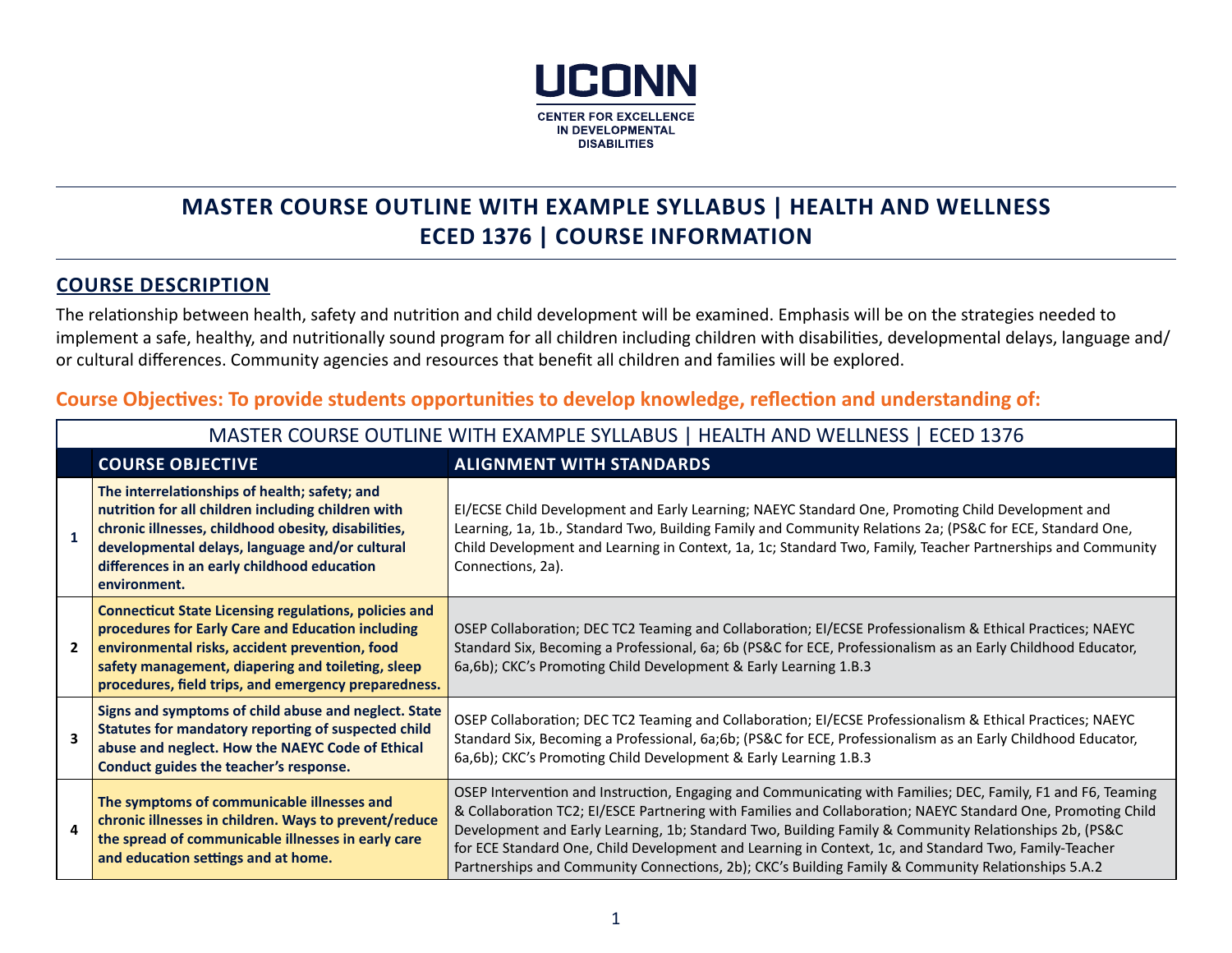|                | MASTER COURSE OUTLINE WITH EXAMPLE SYLLABUS   HEALTH AND WELLNESS   ECED 1376                                                                                                                                                |                                                                                                                                                                                                                                                                                                                                                                                                                                                                                                                                                                                                                                                                                                                                                                                                                                                                                               |  |  |  |
|----------------|------------------------------------------------------------------------------------------------------------------------------------------------------------------------------------------------------------------------------|-----------------------------------------------------------------------------------------------------------------------------------------------------------------------------------------------------------------------------------------------------------------------------------------------------------------------------------------------------------------------------------------------------------------------------------------------------------------------------------------------------------------------------------------------------------------------------------------------------------------------------------------------------------------------------------------------------------------------------------------------------------------------------------------------------------------------------------------------------------------------------------------------|--|--|--|
|                | <b>COURSE OBJECTIVE</b>                                                                                                                                                                                                      | <b>ALIGNMENT WITH STANDARDS</b>                                                                                                                                                                                                                                                                                                                                                                                                                                                                                                                                                                                                                                                                                                                                                                                                                                                               |  |  |  |
| 5              | The impact of stress on children and adults and ways<br>teachers can help reduce stress.                                                                                                                                     | OSEP Supporting Social & Emotional Development, Engaging and Communicating with Families; DEC Family F1<br>and F6, Interaction INT2, Teaming & Collaboration TC2; EI/EC SE Partnering with Families, Child Development &<br>Early Learning, and Interaction, Intervention, Instruction; NAEYC Promoting Child Development & Early Learning<br>1b, Building Family & Community Relationships 2a and 2b, Using Developmentally Effective Approaches 4a,<br>4d (PS&C for ECE Standard One, Child Development and Learning in Context, 1c, and Standard Two, Family-<br>Teacher Partnerships and Community Connections, 2a, 2b and 2c; Standard Four Developmentally, Culturally,<br>and Linguistically Appropriate Teaching Practices, 4a);; CKC Building Family & Community Relationships 5.A.1 and<br>5.A.2 and Using Developmentally Effective Approaches for Facilitating Experiences 2.A.2. |  |  |  |
| 6              | The need for formal and informal physical and<br>mental health appraisals of all young children and<br>the importance of involving families.                                                                                 | OSEP Working with Children and Families from Diverse backgrounds, Engaging and communicating with families;<br>DEC Family F1; El/ECSE Partnering with Families, Professionalism & Ethical Practices; NAEYC Standard Two<br>Building Family & Community Relationships 2b., Standard Six Becoming a Professional 6a; (PS&C for ECE Standard<br>Two, Family-Teacher Partnerships and Community Connections, 2b and Standard Six, Professionalism as an Early<br>Childhood Educator, 6a); CKC Building Family & Community Relationships 5.A.2                                                                                                                                                                                                                                                                                                                                                     |  |  |  |
| $\overline{7}$ | First aid practices for common and acute illnesses,<br>injuries. and allergic reactions.                                                                                                                                     | OSEP Collaborating; DEC Teaming and Collaboration TC2; EI/ECSE Professionalism & Ethical Practices,<br>Collaborating and Teaming; NAEYC Standard Six Becoming a Professional 6a. 6b; (PS&C for ECE Standard Six,<br>Professionalism as an Early Childhood Educator, 6a and 6b); CKC Promoting Child Development & Early Learning<br>1. B.3                                                                                                                                                                                                                                                                                                                                                                                                                                                                                                                                                    |  |  |  |
| 8              | Nutrition, food groups and ways to address<br>individual nutritional needs for all children including<br>children with disabilities, developmental delays,<br>language and/or cultural differences.                          | OSEP Working with Children & Families from Diverse Backgrounds; DEC Instruction INS4, Family F1; EI/ECSE Using<br>Responsive, Reciprocal Interactions, Interventions and Instruction, Partnering with Families; NAEYC Standard One<br>Promoting Child Development and Early Learning 1b., Standard Two, Building Family and Community Relations, 2a,<br>2b (PS&C for ECE, Standard One, Child Development and Learning in Context, 1a, 1c; Standard Two, Family, Teacher<br>Partnerships and Community Connections, 2a, 2b).CKC's Building Family and Community Relations, 5A1, Promoting<br>Child Development & Early Learning 1.B.3                                                                                                                                                                                                                                                         |  |  |  |
| 9              | Appropriate feeding of infants, toddlers, and<br>preschoolers, including children with disabilities,<br>developmental delays, language and/or cultural<br>differences and the physical, social, and temporal<br>environment. | OSEP Working with Children & Families from Diverse Backgrounds, Collaborating, Technology; Family F1,<br>Instruction INS 4, Interaction INT 2, Teaming & Collaboration TC2, Environments E4; EI/ECSE Using Responsive,<br>Reciprocal Interactions, Interventions and Instruction, Partnering with Families; Collaboration & Teaming; NAEYC<br>Standard Two, Building Family and Community Relations, 2a, Using Developmentally Effective Approaches 4a.<br>& 4.b. (PS&C for ECE Standard Two, Family-Teacher Partnerships and Community Connections, 2a and 2b and<br>Standard Four, Developmentally, Culturally, and Linguistically Appropriate Teaching Practices, 4a, 4c); CKC's<br>Building Family and Community Relationships, 5A1, Using Developmentally Effective Approaches for Facilitating<br>Experiences 2.A.2., Observing, Documenting & Assessing 4.A.1.                         |  |  |  |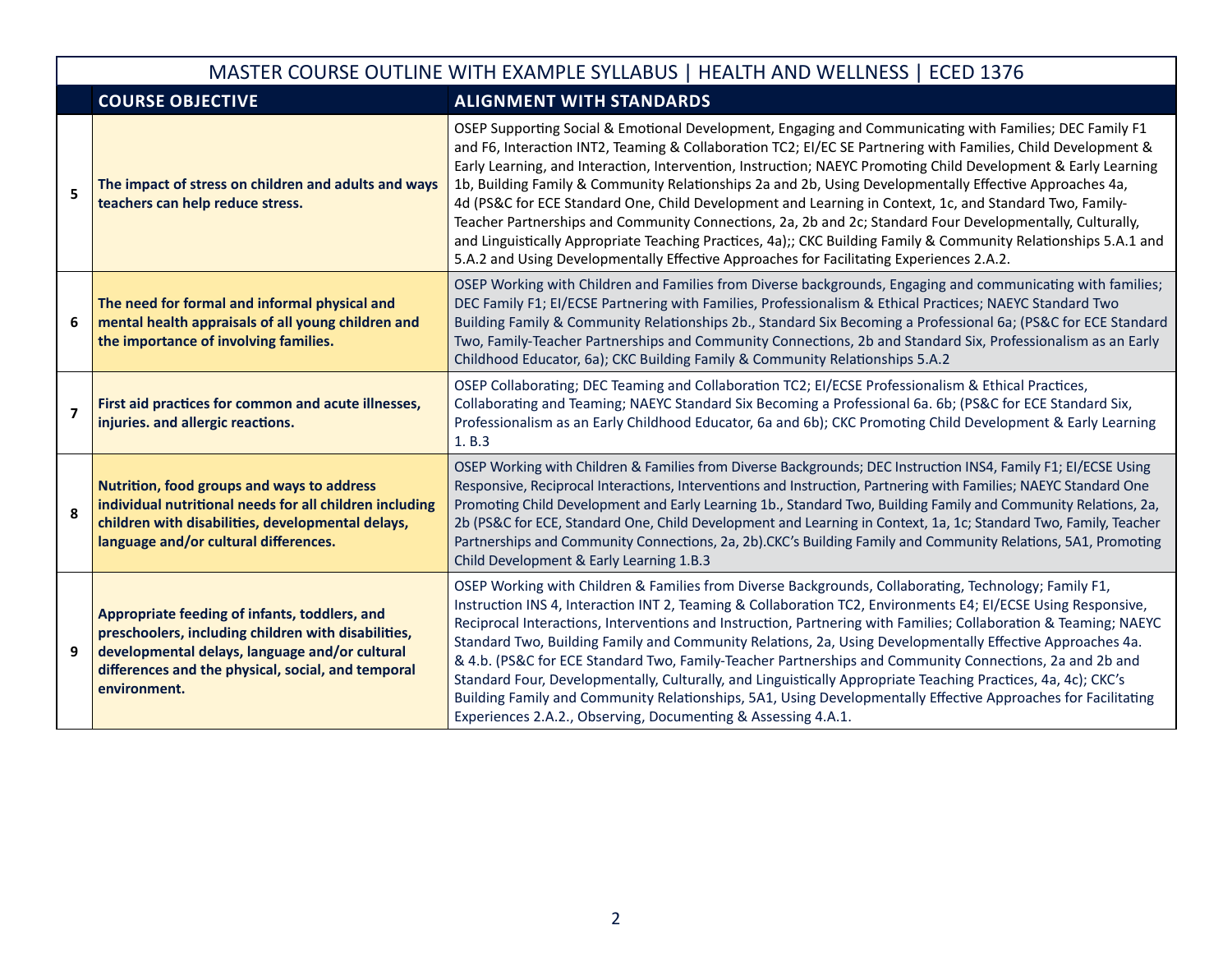|    | MASTER COURSE OUTLINE WITH EXAMPLE SYLLABUS   HEALTH AND WELLNESS   ECED 1376                                                                                                                                   |                                                                                                                                                                                                                                                                                                                                                                                                                                                                                                                                                                                                                                                                                                                                                                                                                                                                                                                     |  |  |
|----|-----------------------------------------------------------------------------------------------------------------------------------------------------------------------------------------------------------------|---------------------------------------------------------------------------------------------------------------------------------------------------------------------------------------------------------------------------------------------------------------------------------------------------------------------------------------------------------------------------------------------------------------------------------------------------------------------------------------------------------------------------------------------------------------------------------------------------------------------------------------------------------------------------------------------------------------------------------------------------------------------------------------------------------------------------------------------------------------------------------------------------------------------|--|--|
|    | <b>COURSE OBJECTIVE</b><br><b>ALIGNMENT WITH STANDARDS</b>                                                                                                                                                      |                                                                                                                                                                                                                                                                                                                                                                                                                                                                                                                                                                                                                                                                                                                                                                                                                                                                                                                     |  |  |
| 10 | Planning and integrating into the daily curriculum<br>and routines health, safety, and nutrition<br>experiences focusing on the CT ELDS Domain of<br>Physical and Health and addressing culture and<br>ability. | OSEP Intervention & Instruction and Literacy & STEM; DEC Instruction INS4, Interaction INT2, Environments<br>E4; EI/ECSE Using Responsive, Reciprocal Interactions, Interventions and Instruction, Application of Curriculum<br>Frameworks in the Planning of Meaningful Learning Experiences; NAEYC Standard Three Observing,<br>Documenting, & Assessing 3a, Standard 4 Using Developmentally Effective Approaches 4.b, Standard Five<br>Using Content Knowledge to Build Meaningful Curriculum 5c; (PS&C for ECE Standard Three, Child Observation,<br>Documentation, and Assessment, 3a, Standard Four, Developmentally, Culturally, and Linguistically Appropriate<br>Teaching Practices, 4a,4b and 4c; Standard Five, Knowledge, Application, and Integration of Academic Content in<br>the Early Childhood Curriculum, 5b); CKC's Building a Meaningful Planned Program of Learning and Development<br>3.A.3 |  |  |
| 11 | Various agencies, organizations and websites that<br>can be utilized as resources and referrals for health,<br>safety and nutrition issues for children, families, and<br>teachers.                             | OSEP Collaborating, Engaging and Communicating With Families, DEC Teaming & Collaboration TC2; EI/ECIE<br>Partnering with Families; NAEYC Standard Two Building Family & Community Relationship 2a, 2b; Standard Six<br>Becoming a Professional;6a, 6e (PS&C for ECE, PS&C for ECE Standard Two, Family-Teacher Partnerships and<br>Community Connections, 2a, 2b and 2c, Standard Six, Professionalism as an Early Childhood Educator, 6a and 6c);<br>CKC's Promoting Child Development & Early Learning 1.B.3                                                                                                                                                                                                                                                                                                                                                                                                     |  |  |

# **Student Outcomes: Upon completion of this course, students will be able to:**

|                                                            | MASTER COURSE OUTLINE WITH EXAMPLE SYLLABUS   HEALTH AND WELLNESS   ECED 1376                                                                                                                                                                                                       |                                                                                                                                                                                                                                                                                                                                                    |  |  |
|------------------------------------------------------------|-------------------------------------------------------------------------------------------------------------------------------------------------------------------------------------------------------------------------------------------------------------------------------------|----------------------------------------------------------------------------------------------------------------------------------------------------------------------------------------------------------------------------------------------------------------------------------------------------------------------------------------------------|--|--|
| <b>STUDENT OUTCOMES</b><br><b>ALIGNMENT WITH STANDARDS</b> |                                                                                                                                                                                                                                                                                     |                                                                                                                                                                                                                                                                                                                                                    |  |  |
|                                                            | Discuss the interrelationships of health, safety, and<br>nutrition for all children including children with<br>chronic illnesses, childhood obesity, disabilities,<br>developmental delays, language and/or cultural<br>differences in an early childhood education<br>environment. | EI/ECSE Child Development and Early Learning; NAEYC Standard One, Promoting Child Development and<br>Learning, 1a, 1b., Standard Two, Building Family and Community Relations 2a; (PS&C for ECE, Standard One,<br>Child Development and Learning in Context, 1a, 1c; Standard Two, Family, Teacher Partnerships and Community<br>Connections, 2a). |  |  |
|                                                            | Use the Connecticut State Licensing regulations,<br>policies and procedures for Early Care and Education<br>including environmental risks, accident prevention,<br>food safety management, diapering and toileting,<br>field trips and emergency preparedness.                      | OSEP Collaboration; DEC TC2 Teaming and Collaboration; EI/ECSE Professionalism & Ethical Practices; NAEYC<br>Standard Six, Becoming a Professional, 6a; 6b (PS&C for ECE, Professionalism as an Early Childhood Educator,<br>6a,6b); CKC's Promoting Child Development & Early Learning 1.B.3                                                      |  |  |
|                                                            | Summarize signs and symptoms of child abuse<br>and neglect and the State Statutes for mandatory<br>reporting of suspected child abuse and neglect.<br>Reference the NAEYC Code of Ethical.                                                                                          | OSEP Collaboration; DEC TC2 Teaming and Collaboration; EI/ECSE Professionalism & Ethical Practices; NAEYC<br>Standard Six, Becoming a Professional, 6a;6b; (PS&C for ECE, Professionalism as an Early Childhood Educator,<br>6a,6b); CKC's Promoting Child Development & Early Learning 1.B.3                                                      |  |  |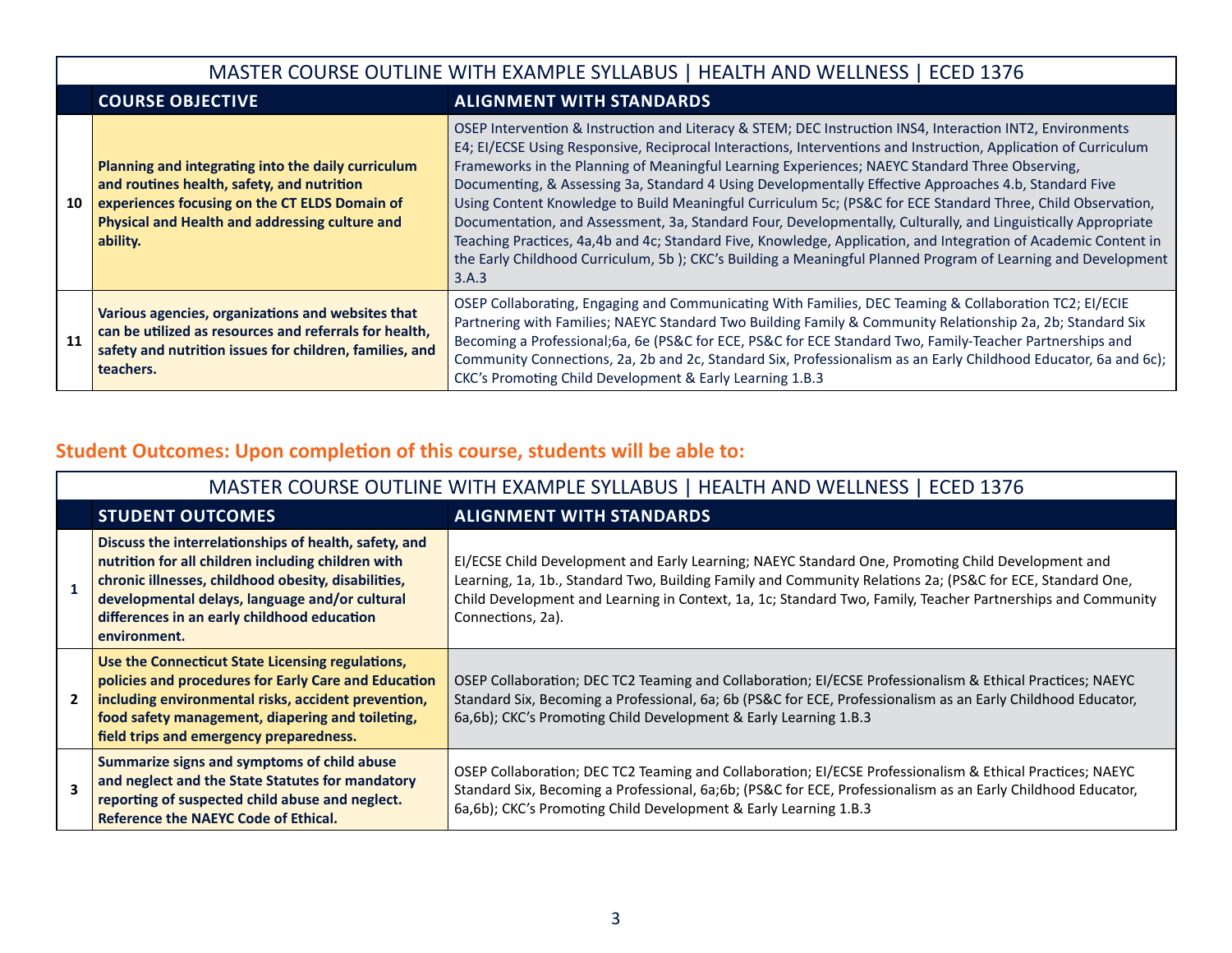|                | MASTER COURSE OUTLINE WITH EXAMPLE SYLLABUS   HEALTH AND WELLNESS   ECED 1376                                                                                                                                                                                      |                                                                                                                                                                                                                                                                                                                                                                                                                                                                                                                                                                                                                                                                                                                                                                                                                                                                                               |  |  |  |
|----------------|--------------------------------------------------------------------------------------------------------------------------------------------------------------------------------------------------------------------------------------------------------------------|-----------------------------------------------------------------------------------------------------------------------------------------------------------------------------------------------------------------------------------------------------------------------------------------------------------------------------------------------------------------------------------------------------------------------------------------------------------------------------------------------------------------------------------------------------------------------------------------------------------------------------------------------------------------------------------------------------------------------------------------------------------------------------------------------------------------------------------------------------------------------------------------------|--|--|--|
|                | <b>STUDENT OUTCOMES</b>                                                                                                                                                                                                                                            | <b>ALIGNMENT WITH STANDARDS</b>                                                                                                                                                                                                                                                                                                                                                                                                                                                                                                                                                                                                                                                                                                                                                                                                                                                               |  |  |  |
| 4              | Identify the symptoms of chronic and communicable<br>illnesses in children as well as ways to prevent/<br>reduce the spread of communicable illnesses in early<br>care and education settings and at home.                                                         | OSEP Intervention and Instruction, Engaging and Communicating with Families; DEC, Family, F1 and F6, Teaming<br>& Collaboration TC2; EI/ESCE Partnering with Families and Collaboration; NAEYC Standard One, Promoting Child<br>Development and Early Learning, 1b; Standard Two, Building Family & Community Relationships 2b, (PS&C<br>for ECE Standard One, Child Development and Learning in Context, 1c, and Standard Two, Family-Teacher<br>Partnerships and Community Connections, 2b); CKC's Building Family & Community Relationships 5.A.2                                                                                                                                                                                                                                                                                                                                          |  |  |  |
| 5              | Recognize the impact of stress on children and adults<br>and ways teachers can help reduce stress.                                                                                                                                                                 | OSEP Supporting Social & Emotional Development, Engaging and Communicating with Families; DEC Family F1<br>and F6, Interaction INT2, Teaming & Collaboration TC2; EI/EC SE Partnering with Families, Child Development &<br>Early Learning, and Interaction, Intervention, Instruction; NAEYC Promoting Child Development & Early Learning<br>1b, Building Family & Community Relationships 2a and 2b, Using Developmentally Effective Approaches 4a,<br>4d (PS&C for ECE Standard One, Child Development and Learning in Context, 1c, and Standard Two, Family-<br>Teacher Partnerships and Community Connections, 2a, 2b and 2c; Standard Four Developmentally, Culturally,<br>and Linguistically Appropriate Teaching Practices, 4a);; CKC Building Family & Community Relationships 5.A.1 and<br>5.A.2 and Using Developmentally Effective Approaches for Facilitating Experiences 2.A.2. |  |  |  |
| 6              | Describe the components of formal and informal<br>physical and mental health appraisals of all young<br>children and how to involve families.                                                                                                                      | OSEP Working with Children and Families from Diverse backgrounds, Engaging and communicating with families;<br>DEC Family F1; El/ECSE Partnering with Families, Professionalism & Ethical Practices; NAEYC Standard Two<br>Building Family & Community Relationships 2b., Standard Six Becoming a Professional 6a; (PS&C for ECE Standard<br>Two, Family-Teacher Partnerships and Community Connections, 2b and Standard Six, Professionalism as an Early<br>Childhood Educator, 6a); CKC Building Family & Community Relationships 5.A.2                                                                                                                                                                                                                                                                                                                                                     |  |  |  |
| $\overline{7}$ | <b>Examine first aid practices for common and acute</b><br>illnesses, injuries. and allergic reactions.                                                                                                                                                            | OSEP Collaborating; DEC Teaming and Collaboration TC2; El/ECSE Professionalism & Ethical Practices, Collaborating<br>and Teaming; NAEYC Standard Six Becoming a Professional 6a. 6b; (PS&C for ECE Standard Six, Professionalism as an<br>Early Childhood Educator, 6a and 6b); CKC Promoting Child Development & Early Learning 1. B.3                                                                                                                                                                                                                                                                                                                                                                                                                                                                                                                                                       |  |  |  |
| 8              | Plan to meet the nutritional needs of children<br>including children with disabilities, developmental<br>delays, language and/or cultural differences.                                                                                                             | OSEP Working with Children & Families from Diverse Backgrounds; DEC Instruction INS4, Family F1; EI/ECSE Using<br>Responsive, Reciprocal Interactions, Interventions and Instruction, Partnering with Families; NAEYC Standard One<br>Promoting Child Development and Early Learning 1b., Standard Two, Building Family and Community Relations, 2a,<br>2b (PS&C for ECE, Standard One, Child Development and Learning in Context, 1a, 1c; Standard Two, Family, Teacher<br>Partnerships and Community Connections, 2a, 2b).CKC's Building Family and Community Relations, 5A1, Promoting<br>Child Development & Early Learning 1.B.3                                                                                                                                                                                                                                                         |  |  |  |
| 9              | <b>Evaluate the appropriateness of feeding scenarios</b><br>for infants, toddlers, and preschoolers, including<br>children with disabilities, developmental delays,<br>language and/or cultural differences and the<br>physical, social, and temporal environment. | OSEP Working with Children & Families from Diverse Backgrounds, Collaborating, Technology; Family F1,<br>Instruction INS 4, Interaction INT 2, Teaming & Collaboration TC2, Environments E4; EI/ECSE Using Responsive,<br>Reciprocal Interactions, Interventions and Instruction, Partnering with Families; Collaboration & Teaming; NAEYC<br>Standard Two, Building Family and Community Relations, 2a, Using Developmentally Effective Approaches 4a.<br>& 4.b. (PS&C for ECE Standard Two, Family-Teacher Partnerships and Community Connections, 2a and 2b and<br>Standard Four, Developmentally, Culturally, and Linguistically Appropriate Teaching Practices, 4a, 4c); CKC's<br>Building Family and Community Relationships, 5A1, Using Developmentally Effective Approaches for Facilitating<br>Experiences 2.A.2., Observing, Documenting & Assessing 4.A.1.                         |  |  |  |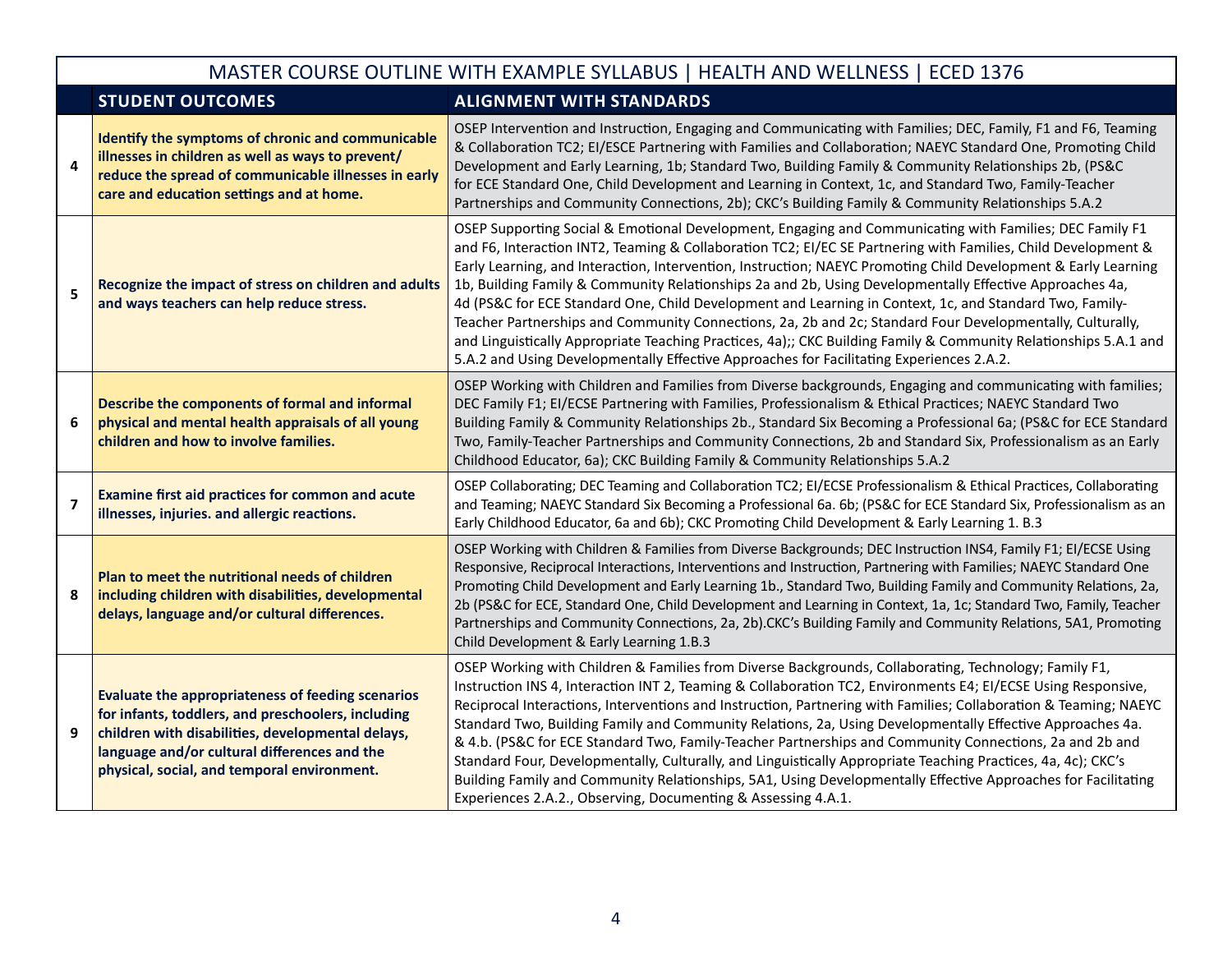## MASTER COURSE OUTLINE WITH EXAMPLE SYLLABUS | HEALTH AND WELLNESS | ECED 1376

## **STUDENT OUTCOMES ALIGNMENT WITH STANDARDS**

| 10 | Plan and integrate health, safety, and nutrition<br>experiences into the daily curriculum including daily<br>routines focusing on the CT ELDS Domain of Physical<br>and Health and addressing culture and ability.<br>Discuss the importance of planning opportunities to<br>move.<br>https://eclkc.ohs.acf.hhs.gov/physical-health/article/i-am-moving-i-<br>am-learning-imil | OSEP Intervention & Instruction and Literacy & STEM; DEC Instruction INS4, Interaction INT2, Environments<br>E4; EI/ECSE Using Responsive, Reciprocal Interactions, Interventions and Instruction, Application of Curriculum<br>Frameworks in the Planning of Meaningful Learning Experiences; NAEYC Standard Three Observing,<br>Documenting, & Assessing 3a, Standard 4 Using Developmentally Effective Approaches 4.b, Standard Five<br>Using Content Knowledge to Build Meaningful Curriculum 5c; (PS&C for ECE Standard Three, Child Observation,<br>Documentation, and Assessment, 3a, Standard Four, Developmentally, Culturally, and Linguistically Appropriate<br>Teaching Practices, 4a,4b and 4c; Standard Five, Knowledge, Application, and Integration of Academic Content in<br>the Early Childhood Curriculum, 5b); CKC's Building a Meaningful Planned Program of Learning and Development<br>3.A.3 |
|----|--------------------------------------------------------------------------------------------------------------------------------------------------------------------------------------------------------------------------------------------------------------------------------------------------------------------------------------------------------------------------------|---------------------------------------------------------------------------------------------------------------------------------------------------------------------------------------------------------------------------------------------------------------------------------------------------------------------------------------------------------------------------------------------------------------------------------------------------------------------------------------------------------------------------------------------------------------------------------------------------------------------------------------------------------------------------------------------------------------------------------------------------------------------------------------------------------------------------------------------------------------------------------------------------------------------|
| 11 | Create a list of various agencies, organizations<br>and websites that can be utilized as resources and<br>referrals for health, safety and nutrition issues for<br>children, families, and teachers.                                                                                                                                                                           | OSEP Collaborating, Engaging and Communicating With Families, DEC Teaming & Collaboration TC2; EI/ECIE<br>Partnering with Families; NAEYC Standard Two Building Family & Community Relationship 2a, 2b; Standard Six<br>Becoming a Professional;6a, 6e (PS&C for ECE, PS&C for ECE Standard Two, Family-Teacher Partnerships and<br>Community Connections, 2a, 2b and 2c, Standard Six, Professionalism as an Early Childhood Educator, 6a and 6c);<br>CKC's Promoting Child Development & Early Learning 1.B.3                                                                                                                                                                                                                                                                                                                                                                                                     |

#### **Course Content:**

|                          | MASTER COURSE OUTLINE WITH EXAMPLE SYLLABUS   HEALTH AND WELLNESS   ECED 1376                                                                                                                                                                                                                         |                                                                                                                                                                                                                                                                                                                                                    |  |  |
|--------------------------|-------------------------------------------------------------------------------------------------------------------------------------------------------------------------------------------------------------------------------------------------------------------------------------------------------|----------------------------------------------------------------------------------------------------------------------------------------------------------------------------------------------------------------------------------------------------------------------------------------------------------------------------------------------------|--|--|
|                          | <b>COURSE CONTENT</b>                                                                                                                                                                                                                                                                                 | <b>ALIGNMENT WITH STANDARDS</b>                                                                                                                                                                                                                                                                                                                    |  |  |
| $\overline{1}$           | The interrelationships of physical, mental and oral<br>health, safety, and nutrition for all children including<br>children with chronic illnesses, childhood obesity,<br>disabilities, developmental delays, language and/or<br>cultural differences in an early childhood education<br>environment. | EI/ECSE Child Development and Early Learning; NAEYC Standard One, Promoting Child Development and<br>Learning, 1a, 1b., Standard Two, Building Family and Community Relations 2a; (PS&C for ECE, Standard One,<br>Child Development and Learning in Context, 1a, 1c; Standard Two, Family, Teacher Partnerships and Community<br>Connections, 2a). |  |  |
| $\overline{\phantom{a}}$ | The Connecticut State Licensing regulations, policies<br>and procedures for Early Care and Education<br>including but not limited to: environmental risks,<br>accident prevention, food safety management,<br>diapering and toileting, sleep procedures, field trips,<br>and emergency preparedness.  | OSEP Collaboration; DEC TC2 Teaming and Collaboration; EI/ECSE Professionalism & Ethical Practices; NAEYC<br>Standard Six, Becoming a Professional, 6a; 6b (PS&C for ECE, Professionalism as an Early Childhood Educator,<br>6a,6b); CKC's Promoting Child Development & Early Learning 1.B.3                                                      |  |  |
|                          | Signs and symptoms of child abuse and neglect<br>and the State Statutes for mandatory reporting<br>of suspected child abuse and neglect. Include<br>the NAEYC Code of Ethical Conduct teacher<br>responsibilities.                                                                                    | OSEP Collaboration; DEC TC2 Teaming and Collaboration; EI/ECSE Professionalism & Ethical Practices; NAEYC<br>Standard Six, Becoming a Professional, 6a;6b; (PS&C for ECE, Professionalism as an Early Childhood Educator,<br>6a,6b); CKC's Promoting Child Development & Early Learning 1.B.3                                                      |  |  |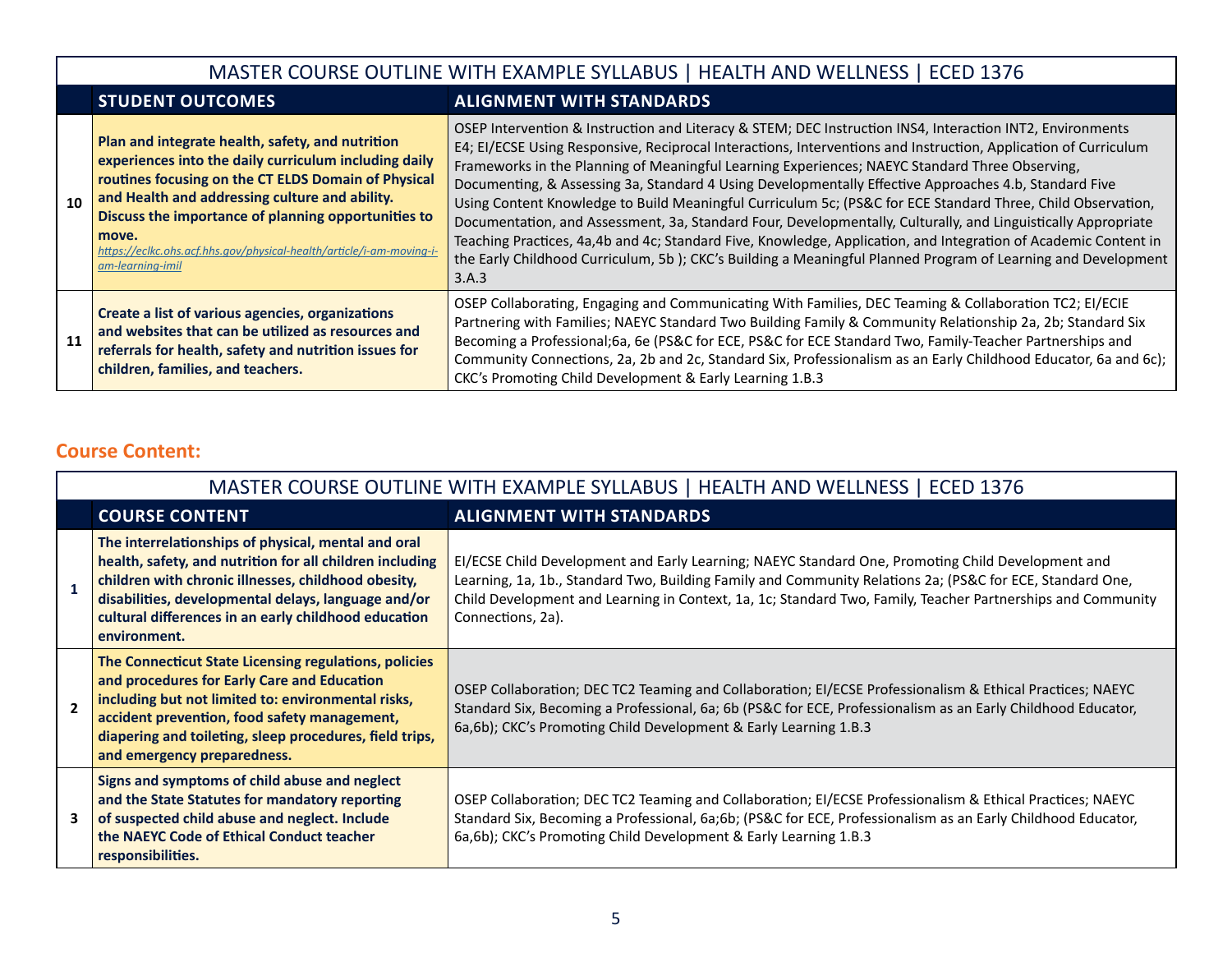#### MASTER COURSE OUTLINE WITH EXAMPLE SYLLABUS | HEALTH AND WELLNESS | ECED 1376 **COURSE CONTENT ALIGNMENT WITH STANDARDS 4 The symptoms of chronic and communicable illnesses in children as well as ways to prevent/ reduce the spread of communicable illnesses in early care and education settings and at home.** OSEP Intervention and Instruction, Engaging and Communicating with Families; DEC, Family, F1 and F6, Teaming & Collaboration TC2; EI/ESCE Partnering with Families and Collaboration; NAEYC Standard One, Promoting Child Development and Early Learning, 1b; Standard Two, Building Family & Community Relationships 2b, (PS&C for ECE Standard One, Child Development and Learning in Context, 1c, and Standard Two, Family-Teacher Partnerships and Community Connections, 2b); CKC's Building Family & Community Relationships 5.A.2 **<sup>5</sup> The impact of stress on children and adults and ways teachers can help reduce stress.** OSEP Supporting Social & Emotional Development, Engaging and Communicating with Families; DEC Family F1 and F6, Interaction INT2, Teaming & Collaboration TC2; EI/EC SE Partnering with Families, Child Development & Early Learning, and Interaction, Intervention, Instruction; NAEYC Promoting Child Development & Early Learning 1b, Building Family & Community Relationships 2a and 2b, Using Developmentally Effective Approaches 4a, 4d (PS&C for ECE Standard One, Child Development and Learning in Context, 1c, and Standard Two, Family-Teacher Partnerships and Community Connections, 2a, 2b and 2c; Standard Four Developmentally, Culturally, and Linguistically Appropriate Teaching Practices, 4a);; CKC Building Family & Community Relationships 5.A.1 and 5.A.2 and Using Developmentally Effective Approaches for Facilitating Experiences 2.A.2. **6 The components of formal and informal physical and mental health appraisals of all young children and family involvement in the process.** OSEP Working with Children and Families from Diverse backgrounds, Engaging and communicating with families; DEC Family F1; EI/ECSE Partnering with Families, Professionalism & Ethical Practices; NAEYC Standard Two Building Family & Community Relationships 2b., Standard Six Becoming a Professional 6a; (PS&C for ECE Standard Two, Family-Teacher Partnerships and Community Connections, 2b and Standard Six, Professionalism as an Early Childhood Educator, 6a); CKC Building Family & Community Relationships 5.A.2 **7 First aid practices for common and acute illnesses, injuries and allergic reactions.** *[https://www.foodallergy.org/resources/food-allergies-early](https://www.foodallergy.org/resources/food-allergies-early-childhood)[childhood](https://www.foodallergy.org/resources/food-allergies-early-childhood)* OSEP Collaborating; DEC Teaming and Collaboration TC2; EI/ECSE Professionalism & Ethical Practices, Collaborating and Teaming; NAEYC Standard Six Becoming a Professional 6a. 6b; (PS&C for ECE Standard Six, Professionalism as an Early Childhood Educator, 6a and 6b); CKC Promoting Child Development & Early Learning 1. B.3 **8 Meeting the nutritional needs of children including children with disabilities, developmental delays, language and/or cultural differences. (Food allergies, sensitivities, assistive devices, other accommodations).** OSEP Working with Children & Families from Diverse Backgrounds; DEC Instruction INS4, Family F1; EI/ECSE Using Responsive, Reciprocal Interactions, Interventions and Instruction, Partnering with Families; NAEYC Standard One Promoting Child Development and Early Learning 1b., Standard Two, Building Family and Community Relations, 2a, 2b (PS&C for ECE, Standard One, Child Development and Learning in Context, 1a, 1c; Standard Two, Family, Teacher Partnerships and Community Connections, 2a, 2b).CKC's Building Family and Community Relations, 5A1, Promoting Child Development & Early Learning 1.B.3 **9 The appropriateness of feeding scenarios for infants, toddlers, and preschoolers, including children with disabilities, developmental delays, language and/ or cultural differences and the physical, social, and temporal environment. (Non-skid placemat, adaptive spoons, textured, spoons, flexi drinking cups, chewy tool necklace, and octopus fidget toothbrush, etc.)** OSEP Working with Children & Families from Diverse Backgrounds, Collaborating, Technology; Family F1, Instruction INS 4, Interaction INT 2, Teaming & Collaboration TC2, Environments E4; EI/ECSE Using Responsive, Reciprocal Interactions, Interventions and Instruction, Partnering with Families; Collaboration & Teaming; NAEYC Standard Two, Building Family and Community Relations, 2a, Using Developmentally Effective Approaches 4a. & 4.b. (PS&C for ECE Standard Two, Family-Teacher Partnerships and Community Connections, 2a and 2b and Standard Four, Developmentally, Culturally, and Linguistically Appropriate Teaching Practices, 4a, 4c); CKC's Building Family and Community Relationships, 5A1, Using Developmentally Effective Approaches for Facilitating Experiences 2.A.2., Observing, Documenting & Assessing 4.A.1.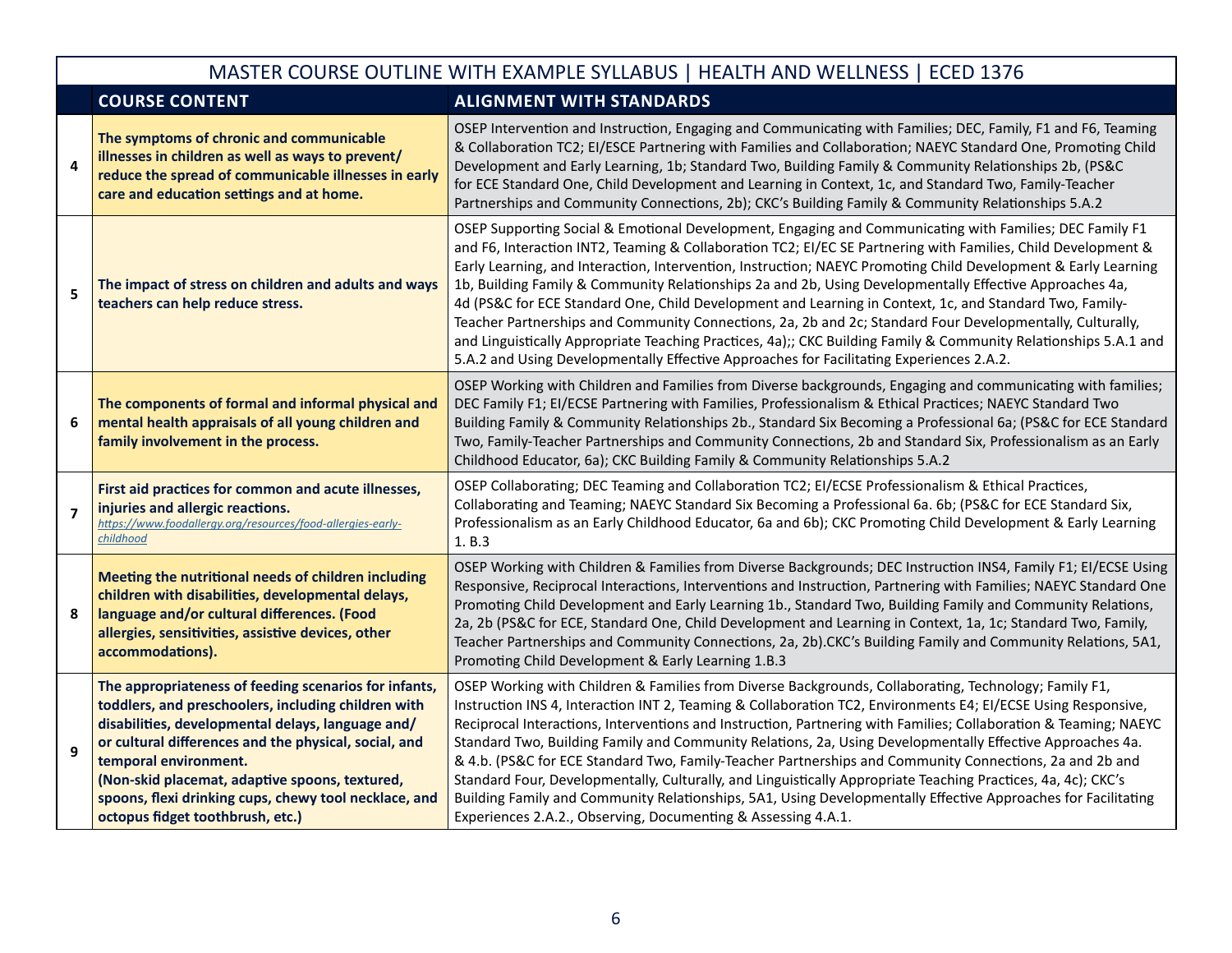|    | MASTER COURSE OUTLINE WITH EXAMPLE SYLLABUS   HEALTH AND WELLNESS   ECED 1376                                                                                                                                                |                                                                                                                                                                                                                                                                                                                                                                                                                                                                                                                                                                                                                                                                                                                                                                                                                                                                                                                     |  |  |
|----|------------------------------------------------------------------------------------------------------------------------------------------------------------------------------------------------------------------------------|---------------------------------------------------------------------------------------------------------------------------------------------------------------------------------------------------------------------------------------------------------------------------------------------------------------------------------------------------------------------------------------------------------------------------------------------------------------------------------------------------------------------------------------------------------------------------------------------------------------------------------------------------------------------------------------------------------------------------------------------------------------------------------------------------------------------------------------------------------------------------------------------------------------------|--|--|
|    | <b>COURSE CONTENT</b>                                                                                                                                                                                                        | <b>ALIGNMENT WITH STANDARDS</b>                                                                                                                                                                                                                                                                                                                                                                                                                                                                                                                                                                                                                                                                                                                                                                                                                                                                                     |  |  |
| 10 | How to plan and integrate health, safety, and<br>nutrition experiences into the daily curriculum<br>including daily routines focusing on the CT ELDS<br>Domain of Physical and Health and addressing<br>culture and ability. | OSEP Intervention & Instruction and Literacy & STEM; DEC Instruction INS4, Interaction INT2, Environments<br>E4; EI/ECSE Using Responsive, Reciprocal Interactions, Interventions and Instruction, Application of Curriculum<br>Frameworks in the Planning of Meaningful Learning Experiences; NAEYC Standard Three Observing,<br>Documenting, & Assessing 3a, Standard 4 Using Developmentally Effective Approaches 4.b, Standard Five<br>Using Content Knowledge to Build Meaningful Curriculum 5c; (PS&C for ECE Standard Three, Child Observation,<br>Documentation, and Assessment, 3a, Standard Four, Developmentally, Culturally, and Linguistically Appropriate<br>Teaching Practices, 4a,4b and 4c; Standard Five, Knowledge, Application, and Integration of Academic Content in<br>the Early Childhood Curriculum, 5b); CKC's Building a Meaningful Planned Program of Learning and Development<br>3.A.3 |  |  |
| 11 | Various agencies, organizations and websites that<br>can be utilized as resources and referrals for health,<br>safety and nutrition issues for children, families, and<br>teachers.                                          | OSEP Collaborating, Engaging and Communicating With Families, DEC Teaming & Collaboration TC2; EI/ECIE<br>Partnering with Families; NAEYC Standard Two Building Family & Community Relationship 2a, 2b; Standard Six<br>Becoming a Professional;6a, 6e (PS&C for ECE, PS&C for ECE Standard Two, Family-Teacher Partnerships and<br>Community Connections, 2a, 2b and 2c, Standard Six, Professionalism as an Early Childhood Educator, 6a and 6c);<br>CKC's Promoting Child Development & Early Learning 1.B.3                                                                                                                                                                                                                                                                                                                                                                                                     |  |  |

#### **STANDARDS**

CT State Core Knowledge and Competencies (CKC)

Division of Early Childhood of the Council for Exceptional Children (DEC)

Early Intervention/Early Childhood Special Education (EI/ECSE)

National Association for the Education of Young Children (NAEYC)

Office of Special Education Programs (OSEP)

Professional Standards and Competencies for Early Childhood Educators (Power to the Profession (P2P) Standards)

#### **KEY EXPERIENCES**

- (C.O.1) Small group discussions of health, safety, and nutrition for all children including children with disabilities, developmental delays, language and/or cultural differences.in an early childhood education environment.
- (C.O. 2) Review the Connecticut State Licensing regulations, policies and procedures for Early Care and Education to find appropriate responses to environmental regulations to a variety of scenarios including accident prevention, food safety management, diapering and toileting, field trips, and emergency preparedness.
- (C.O. 2, 4) Compare and contrast center policies including: health, safety (including emergency preparedness), and nutrition.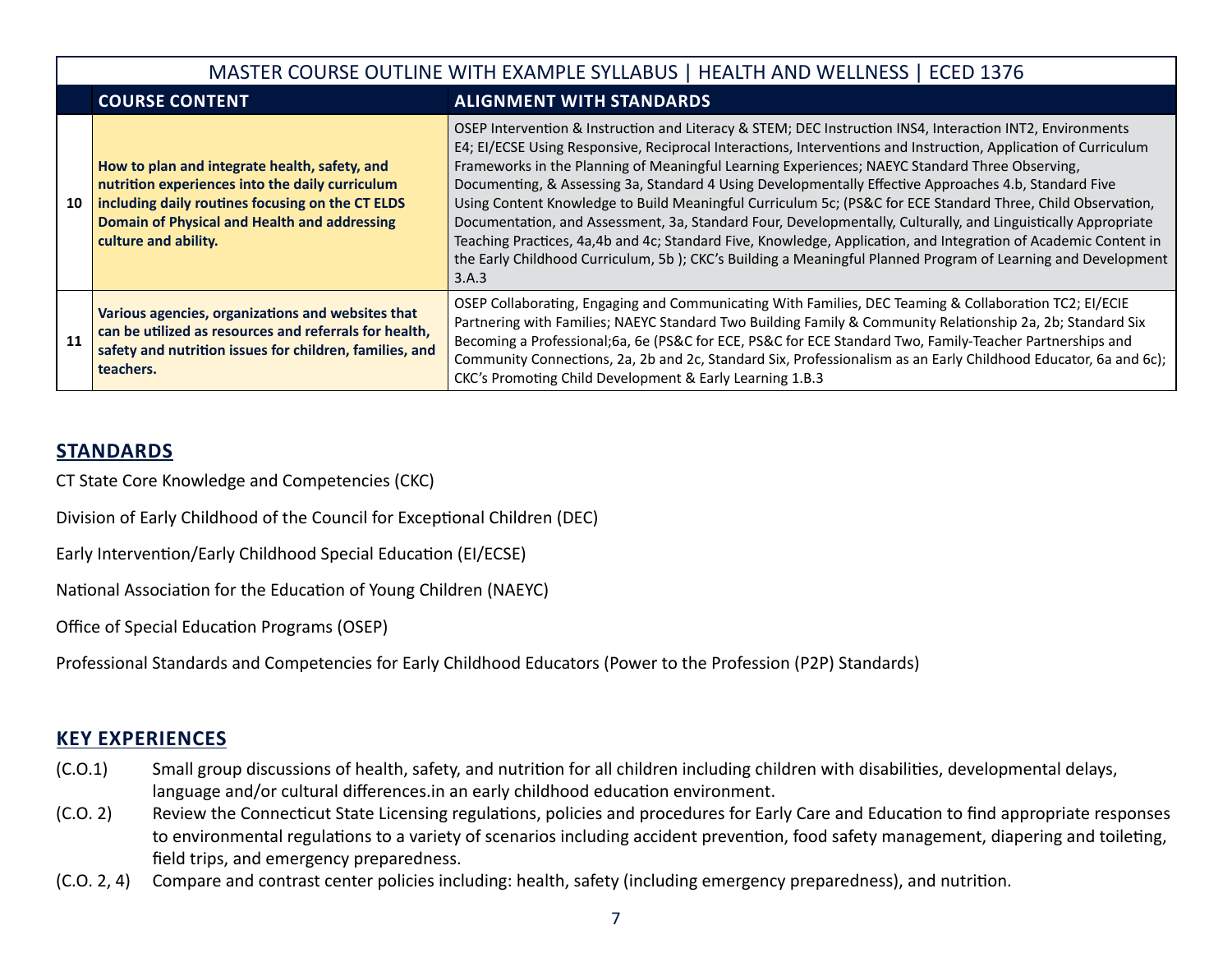- (C.O. 3) After taking the Mandated Reporter training students will apply NAEYC Code of Ethical Conduct and State Statutes for mandatory reporting for suspected child abuse and/or neglect to various scenarios.
- (C.O. 5) View a video on Adverse Child Experiences (A.C.E.) and have students take the Adverse Child Experiences (A.C.E.) questionnaire. Reflect on the impact of stress on children and adults and ways teachers can help reduce stress.
- (C.O. 4, 6) Identify the components of formal and informal physical and mental health appraisals including the symptoms of chronic and communicable illnesses and ways to reduce the spread of communicable illnesses in early childhood settings and at home.
- (C.O. 7) Differentiate which first aid practices are used for common and acute illnesses, injuries. and allergic reactions.
- (C.O. 8,10) Plan a week of nutritional snacks addressing culture and potential accommodations for children with disabilities using the CACFP guidelines.
- (C.O. 9) Review a variety of feeding scenarios for infants, toddlers, and preschoolers, including children with disabilities, developmental delays, language and/or cultural differences. Examine the physical, social, and temporal environment for appropriateness. Identify any technology that was used or could have been used to support individual needs as well as any collaborations with professionals that may be beneficial.
- (C.O. 1, 10) Identify the routines throughout the day that relate to health, safety, and nutrition. Plan and present an experience using the CT ELDS domain of Physical Development and Health and addressing culture and ability.
- (C.O. 11) Create a list of various agencies, organizations and websites that can be utilized as resources and referrals for health, safety and nutrition issues for children, families, and teachers for issues such as food insecurity, homelessness, mental health, etc. Include a summary of the agencies' services and specify their connection to health, safety, and nutrition.

#### **RESOURCES**

#### **Websites**

- Benchmarks for Nutrition in Child Care *[https://www.eatrightpro.org/-/media/eatrightpro-files/practice/position-and-practice-papers/position-papers/](https://nrckids.org/CFOC/Childhood_Obesity) [benchmarksfornutritionprogramsinchildcaresettings.pdf](https://nrckids.org/CFOC/Childhood_Obesity)*
- Caring for Our Children (CFOC), Special Collection, Preventing Childhood Obesity in Early Care and Education Programs *[https://nrckids.org/CFOC/Childhood\\_Obesity](https://nrckids.org/CFOC/Childhood_Obesity)*
- Head Start
	- *<https://eclkc.ohs.acf.hhs.gov/nutrition>*
- Tips for Keeping Children Safe: A Developmental Guide *<https://eclkc.ohs.acf.hhs.gov/safety-practices/article/tips-keeping-children-safe-developmental-guide>* (English) *<https://eclkc.ohs.acf.hhs.gov/es/practicas-de-seguridad/articulo/consejos-para-proteger-los-ninos-una-guia-de-desarrollo>* (Spanish)
- Child Care Aware *<https://www.childcareaware.org/our-issues/health-nutrition/health-resources-and-links/>*
- Frank Porter Graham website of websites about health safety and nutrition *[https://fpg.unc.edu/sites/fpg.unc.edu/files/resource-files/SCRIPT-NC\\_EDU-153\\_Health\\_Safety\\_Nutrition.pdf](https://childcare.extension.org/health-and-safety-in-child-care/)*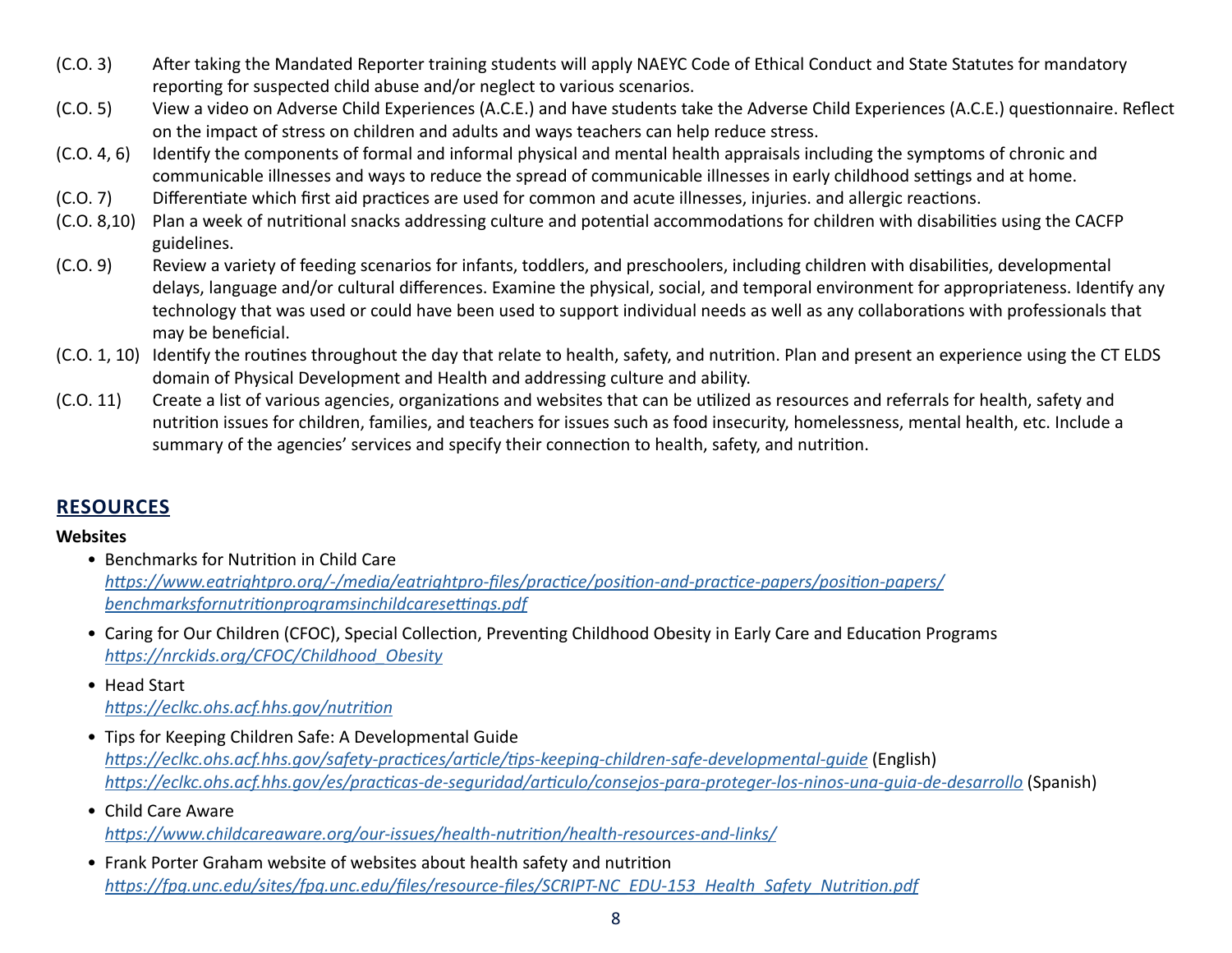- Extension Alliance with the USDA Institute of Food and Agriculture, multiple links about health, safety and nutrition. *<https://childcare.extension.org/health-and-safety-in-child-care/> [https://childcare.extension.org/toy-safety-in-child-care/](https://www.npr.org/sections/health-shots/2015/03/02/387007941/take-the-ace-quiz-and-learn-what-it-does-and-doesnt-mean)*
- NPR Article and ACES questionnaire *<https://www.npr.org/sections/health-shots/2015/03/02/387007941/take-the-ace-quiz-and-learn-what-it-does-and-doesnt-mean>*
- CT State Regulations *[https://www.ctoec.org/wp-content/uploads/2019/03/centers\\_statsregs.pdf](https://www.myplate.gov)*
- State of CT. Child Health Assessment Record *[https://portal.ct.gov/-/media/SDE/School-Nursing/Forms/EC\\_HAR.pdf](https://www.myplate.gov)*
- My Plate (Nutritional Information and activities) *<https://www.myplate.gov>*
- Zero to Three: multiple links regarding infant toddler mental health *<https://www.zerotothree.org/espanol/infant-and-early-childhood-mental-health>*
- HealthyChildren.org: Health and Nutrition information such as the 2 articles listed below and much more. Is Your Baby Hungry or Full? Responsive Feeding Explained

*[https://www.healthychildren.org/English/ages-stages/baby/feeding-nutrition/Pages/Is-Your-Baby-Hungry-or-Full-Responsive-Feeding-](https://www.healthychildren.org/English/ages-stages/baby/feeding-nutrition/Pages/Is-Your-Baby-Hungry-or-Full-Responsive-Feeding-Explained.aspx)[Explained.aspx](https://www.healthychildren.org/English/ages-stages/baby/feeding-nutrition/Pages/Is-Your-Baby-Hungry-or-Full-Responsive-Feeding-Explained.aspx)*

- Toddler Nutrition articles *<https://www.healthychildren.org/English/ages-stages/toddler/nutrition/Pages/default.aspx>*
- Rehab Mart (where you can buy assistive devices for feeding) *[https://www.rehabmart.com/category/pediatric\\_eating\\_aids.htm](https://www.rehabmart.com/category/pediatric_eating_aids.htm)*
- Assistive Devices for Feeding *[https://www.cpri.ca/files/3014/5019/0886/ot\\_assistive\\_devices\\_for\\_feeding.pdf](https://www.cpri.ca/files/3014/5019/0886/ot_assistive_devices_for_feeding.pdf)*
- Adaptive Feeding Devices *<https://swallowingdisorderfoundation.com/adaptive-feeding-devices/>*
- Adaptive Toothbrushes *<https://www.dentalcare.com/en-us/professional-education/ce-courses/ce402/adaptiveamppower-brushes>*
- Multiple links to a huge variety of screening tools *[https://depts.washington.edu/dbpeds/Screening%20Tools/ScreeningTools.html](https://eclkc.ohs.acf.hhs.gov/physical-health/article/i-am-moving-i-am-learning-imil)*
- Head Start: I am Moving, I am Learning *<https://eclkc.ohs.acf.hhs.gov/physical-health/article/i-am-moving-i-am-learning-imil>*
- A Parent's Guide to Child Safety *[https://sklarimer.files.wordpress.com/2020/07/a\\_parents\\_guide\\_to\\_child\\_safety-3.pdf](https://sklarimer.files.wordpress.com/2020/07/a_parents_guide_to_child_safety-3.pdf)*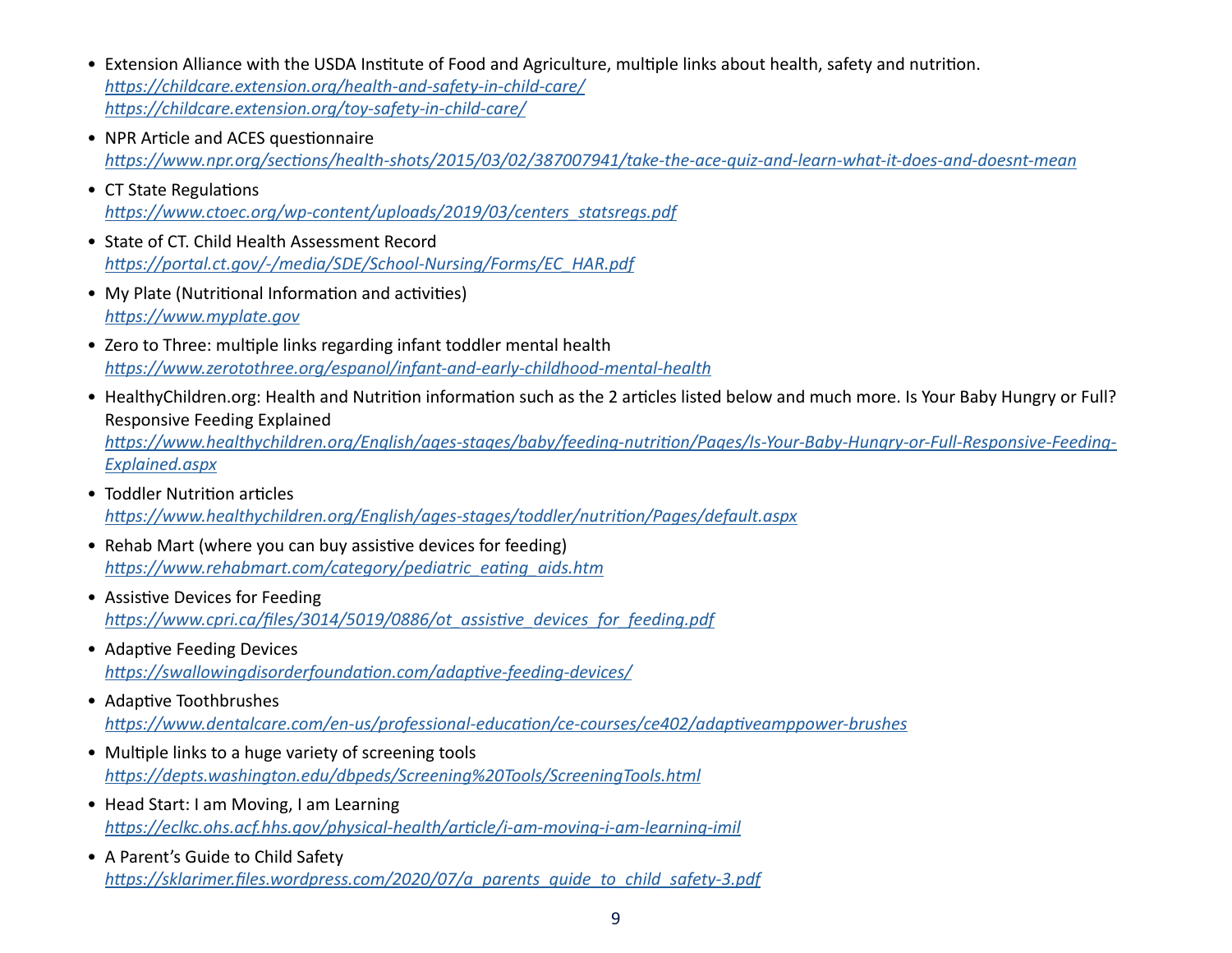- Information on Safety in Home and Community for Parents with Infants, Toddlers, and Young Children *[https://www.cdc.gov/parents/infants/ \(infants and toddlers\)](https://www.cdc.gov/parents/infants/) <https://www.cdc.gov/parents/children/>*
- The Centers for Disease Control and Prevention has a comprehensive site with resources that are organized by the age of the children and by topic. The Infants & Toddlers (0-3) site is and the Children (4-11) site is CT Shares *<https://www.ctshares.org/successful-program-management/nutrition-health-safety/>*
- A Pinterest page with healthy, safety and nutrition links…some DAP, some not. *<https://www.pinterest.com/acappellagirl3/health-safety-and-nutrition-preschool/>*
- Keeping Children with Disabilities Safe *<https://www.cdc.gov/ncbddd/disabilityandsafety/child-safety.html>* (English) *<https://www.cdc.gov/ncbddd/spanish/disabilityandsafety/child-safety.html>* (Spanish)
- Finding the right information and learning about the kinds of risks children might face at different ages is often not easy for parents of children with disabilities. Each child is different – and the general recommendations that are available to keep children safe should be tailored to fit your child's skills and abilities. This site offers steps and suggestions that may be helpful for families and caregivers. Essentials for Childhood: Violence Prevention

*[https://www.cdc.gov/violenceprevention/childabuseandneglect/essentials/index.html?CDC\\_AA\\_refVal=https%3A%2F%2Fwww.cdc.](https://www.cdc.gov/violenceprevention/childabuseandneglect/essentials/index.html?CDC_AA_refVal=https%3A%2F%2Fwww.cdc.gov%2Fviolenceprevention%2Fchildabuseandneglect%2Fessentials.html) [gov%2Fviolenceprevention%2Fchildabuseandneglect%2Fessentials.html](https://www.cdc.gov/violenceprevention/childabuseandneglect/essentials/index.html?CDC_AA_refVal=https%3A%2F%2Fwww.cdc.gov%2Fviolenceprevention%2Fchildabuseandneglect%2Fessentials.html)*

- Faces of Child Abuse *<http://facesofchildabuse.org/child-abuse-cases.html>*
- The Child and Adult Care Food Program page of the Institute of Child Nutrition This is a very dense website but well worth exploring as it has a lot of resources for instructors as well as students and parents. *<https://theicn.org/cacfp>*
- Child and Adult Care Food Program Child and Adult Meal Patterns *[https://fns-prod.azureedge.net/sites/default/files/cacfp/CACFP\\_MealBP.pdf](https://fns-prod.azureedge.net/sites/default/files/cacfp/CACFP_MealBP.pdf)*
- The Food and Allergy Organization *<https://www.foodallergy.org/resources/food-allergies-early-childhood>*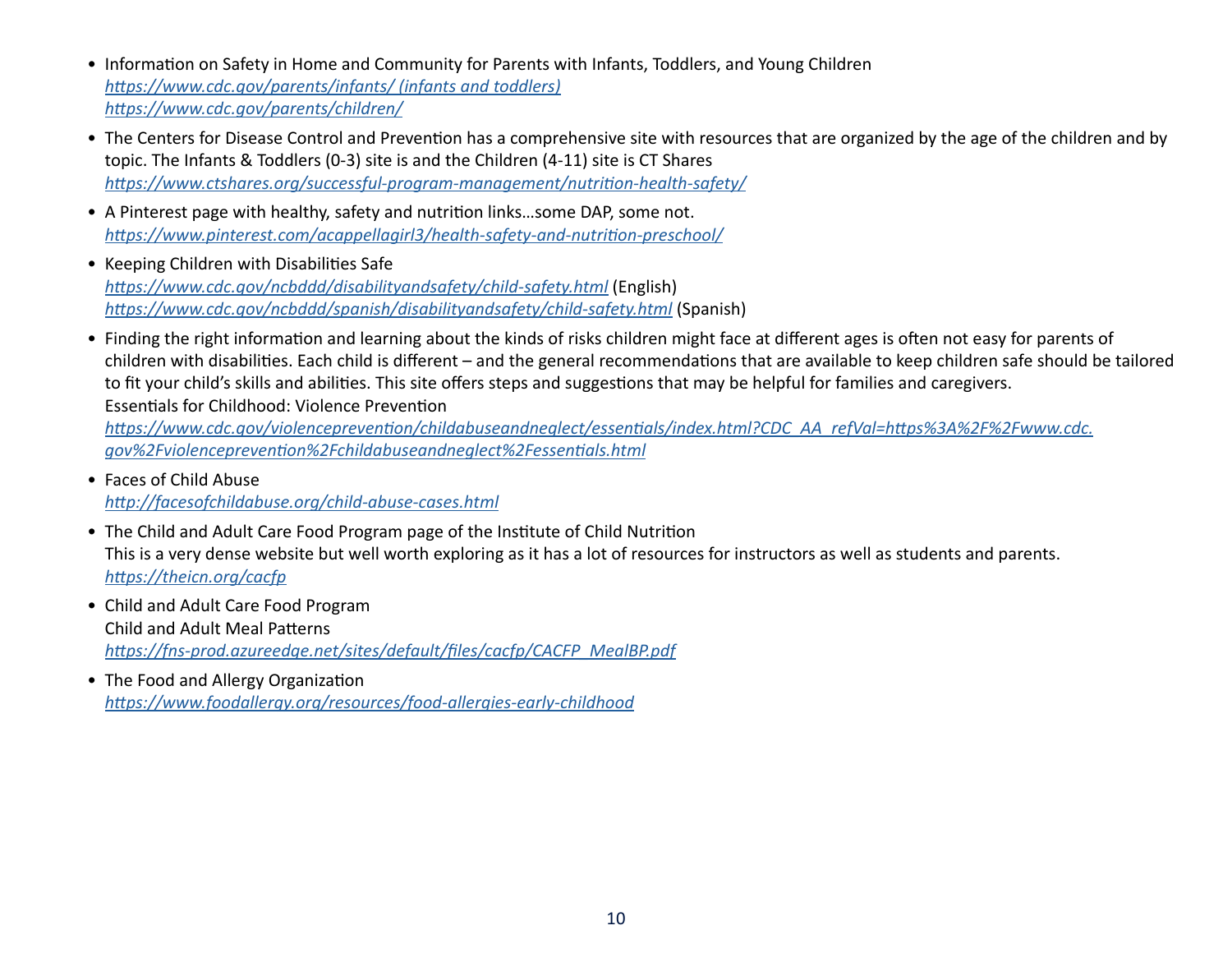#### **Videos**

- Information from the CDC on violence prevention with a corresponding video *<https://www.cdc.gov/violenceprevention/aces/index.html>*
- Head Start: Safety Practices *<https://eclkc.ohs.acf.hhs.gov/safety-practices/article/create-culture-safety>*
- UNICEF How to Feed Your Child With Care. (9 min.) This video can be watched with the sound off to ask students what strategies they see for "feeding with care." *<https://www.youtube.com/watch?v=kPK3Q9BbJv8>*
- Lunch at the Nursery | Laser Learning (6 min) (also can be viewed with the sound off) *[https://www.youtube.com/watch?v=uXYktk8\\_KsY](https://www.youtube.com/watch?v=uXYktk8_KsY)*
- TED TALK by Dr. Nadine Burke Harris *[https://www.ted.com/talks/nadine\\_burke\\_harris\\_how\\_childhood\\_trauma\\_affects\\_health\\_across\\_a\\_lifetime?language=en](https://www.ted.com/talks/nadine_burke_harris_how_childhood_trauma_affects_health_across_a_lifetime?language=en)*
- Resilience The Biology of Stress and the Science of Hope. (Fabulous film for purchase.) *<https://www.rocoeducational.com/resilience>*
- Includes and ACES graphic and *<https://safechildnc.org/resilience-initiative/>*

#### **Articles**

- Feeding a Child With Special Needs, Golisano Children's Hospital *<https://www.urmc.rochester.edu/childrens-hospital/nutrition/special-needs.aspx>*
- Keeping Safe From Injury for Children with Special Needs, Children's Hospital and Research Center Oakland *[http://www.childrenshospitaloakland.org/Uploads/Public/Documents/PDF/keep\\_safe\\_injury\\_special\\_needs\\_2012\\_eng.pdf](http://www.childrenshospitaloakland.org/Uploads/Public/Documents/PDF/keep_safe_injury_special_needs_2012_eng.pdf)*
- Scenarios for Child Abuse and Neglect: Some scenarios have older ages but can be adapted to the age group you work with. *[https://static.virtuallabschool.org/atmt/abuse-reporting/TC.AbuseReport\\_2.Signs\\_A2.ScenarioCards9.12.14.pdf](https://static.virtuallabschool.org/atmt/abuse-reporting/TC.AbuseReport_2.Signs_A2.ScenarioCards9.12.14.pdf) <https://www.unitedwaygmwc.org/UnitedWay/CID-Publications-Not-in-Toolkit/PhysicalNeglectScenarios.pdf> [https://static.virtuallabschool.org/atmt/abuse-reporting/MG.AbuseReport\\_3.Reporting\\_A2.RolePlays.pdf](https://static.virtuallabschool.org/atmt/abuse-reporting/MG.AbuseReport_3.Reporting_A2.RolePlays.pdf)*

#### **Audio**

- Feed To Succeed Podcasts *<https://feedtosucceed.com/feed-succeed-podcast/>*
- Multiple Health Podcasts *[https://blog.feedspot.com/childrens\\_health\\_podcasts/](https://feedtosucceed.com/feed-succeed-podcast/)*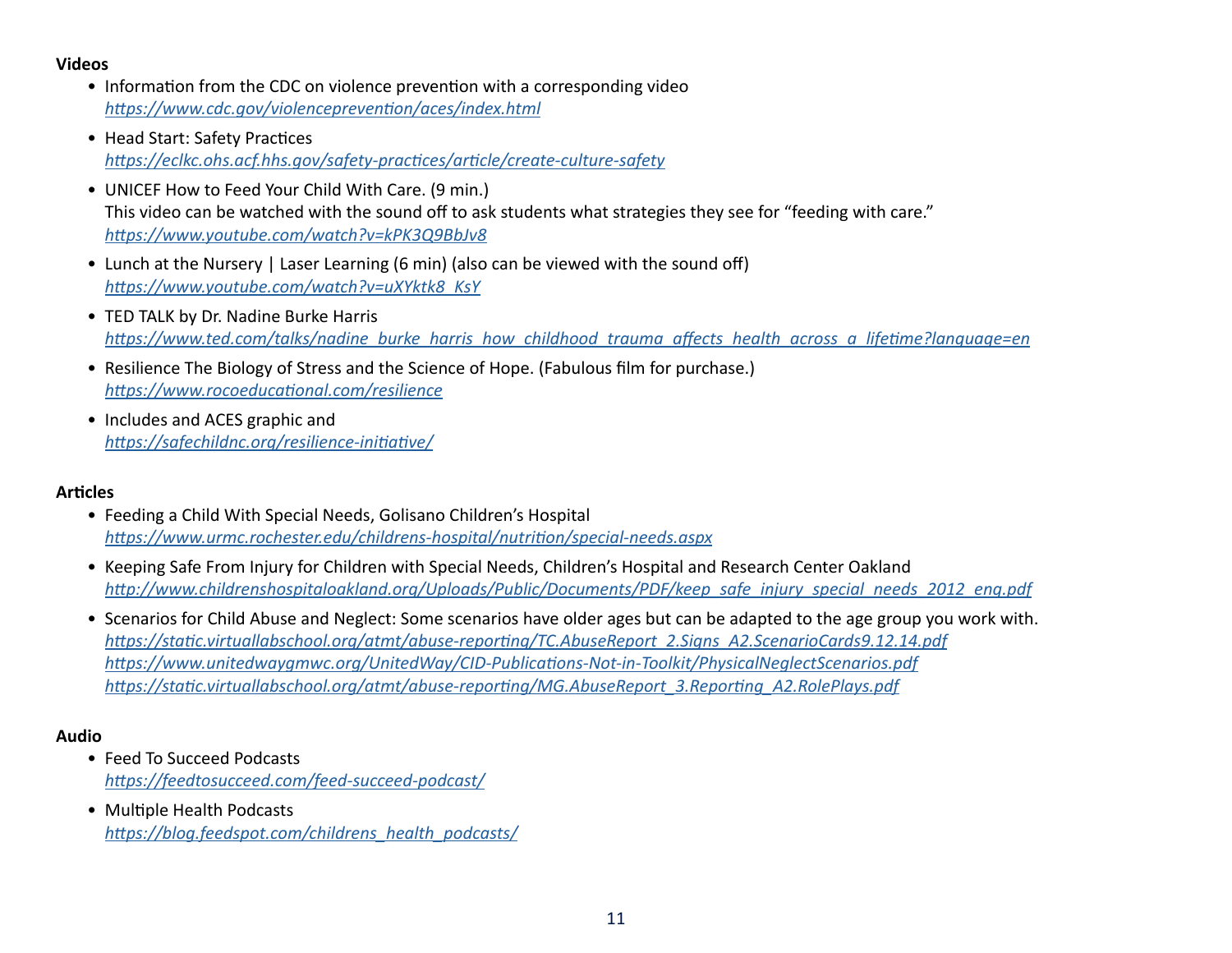• Webinar

Let's Eat Together: Responsive Feeding Practices in Early Intervention (90 minutes) *[https://www.youtube.com/watch?v=9D\\_osZ8ifxY](https://www.youtube.com/watch?v=9D_osZ8ifxY)*

#### **Children's Books**

- An annotated list of Picture Books about health, safety and nutrition *<https://bookriot.com/childrens-books-about-health/>*
- An annotated list of Body Safety Books *<https://www.mymotherhoodstudio.com/2018/05/top-10-books-to-teach-safety-to-children.html>*
- A video of Grow Strong: A Book of Healthy Habits *<https://www.youtube.com/watch?v=Hg2dJqENCCU>*

|              | MASTER COURSE OUTLINE WITH EXAMPLE SYLLABUS   HEALTH AND WELLNESS   ECED 1376                                                                                                                                                                                                                                                                   |                                                   |                                                                                                                                |                                                            |  |  |
|--------------|-------------------------------------------------------------------------------------------------------------------------------------------------------------------------------------------------------------------------------------------------------------------------------------------------------------------------------------------------|---------------------------------------------------|--------------------------------------------------------------------------------------------------------------------------------|------------------------------------------------------------|--|--|
| <b>DATE</b>  | <b>TOPIC AND LEARNING ACTIVITY</b>                                                                                                                                                                                                                                                                                                              | <b>ALIGNMENT WITH</b><br><b>COURSE OBJECTIVES</b> | <b>ASSIGNMENTS</b>                                                                                                             | <b>ALIGNMENT</b><br><b>WITH STUDENT</b><br><b>OUTCOMES</b> |  |  |
| Week<br>1    | <b>Introductions and Syllabus Review</b><br>*Small group discussions of current trends in health,<br>safety, and nutrition for all children including children<br>with disabilities, developmental delays, language and/<br>or cultural differences in an early childhood education<br>environment.                                             | C.0.1                                             |                                                                                                                                | S.0.1                                                      |  |  |
| $\mathbf{2}$ | Laws, policies and procedures<br>*Review the Connecticut State Licensing regulations,<br>policies and procedures for Early Care and Education to<br>find appropriate responses to environmental regulations<br>to a variety of scenarios including accident prevention,<br>food safety management, diapering and toileting, and<br>field trips. | C.0.2                                             | Have students bring center policies from their jobs,<br>local centers, or from online sources. (Family or Staff<br>handbooks). |                                                            |  |  |
| 3            | Laws, policies and procedures, cont.                                                                                                                                                                                                                                                                                                            |                                                   | *Compare and contrast center policies including: health,<br>safety and nutrition State requirements.                           | S.0.2, 4                                                   |  |  |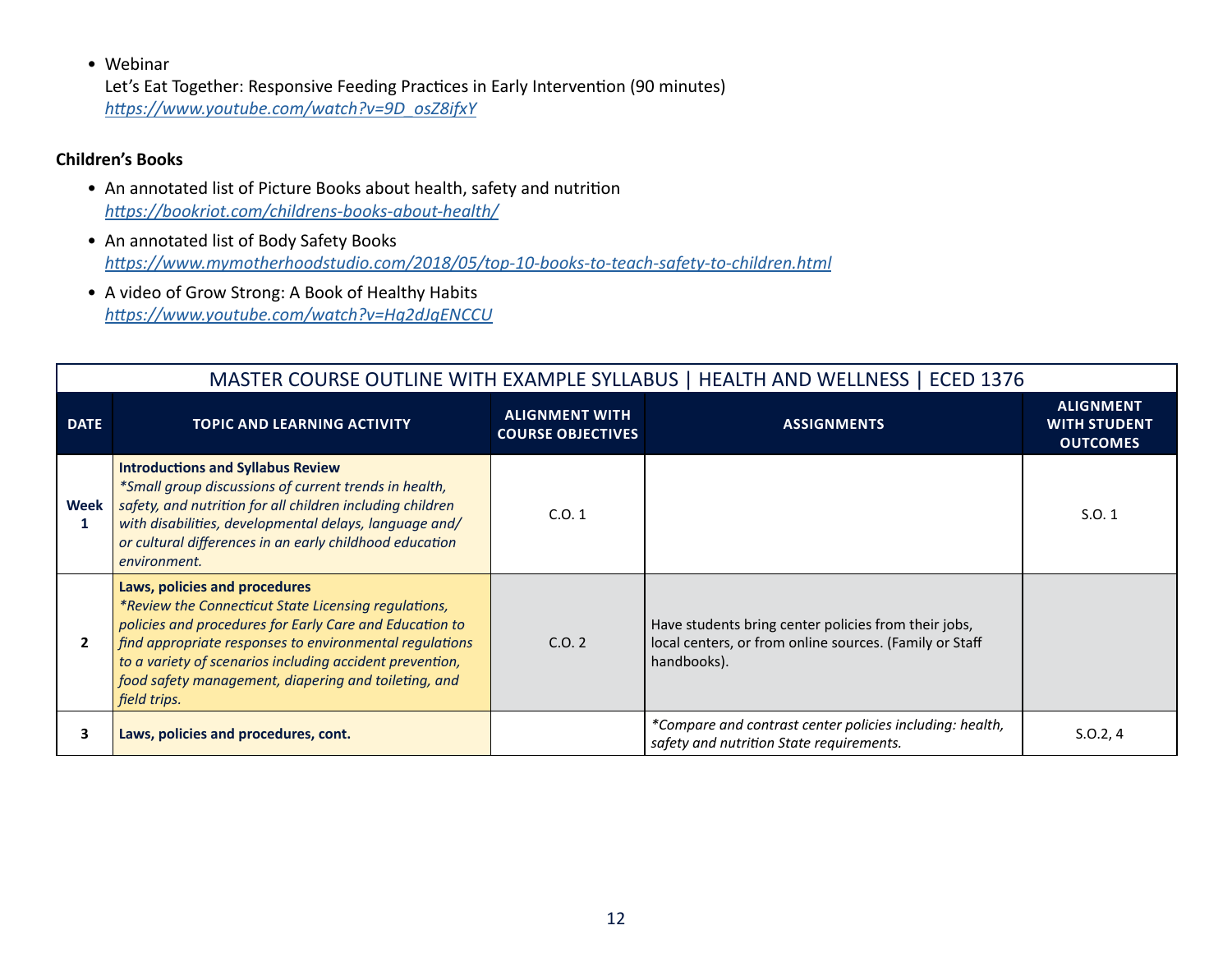| MASTER COURSE OUTLINE WITH EXAMPLE SYLLABUS   HEALTH AND WELLNESS   ECED 1376 |                                                                                                                                                                                                                                                                                                                                                                                                                                    |                                                   |                                                                                                                                                                                                                                                                                                                                                                                                                                                       |                                                            |  |
|-------------------------------------------------------------------------------|------------------------------------------------------------------------------------------------------------------------------------------------------------------------------------------------------------------------------------------------------------------------------------------------------------------------------------------------------------------------------------------------------------------------------------|---------------------------------------------------|-------------------------------------------------------------------------------------------------------------------------------------------------------------------------------------------------------------------------------------------------------------------------------------------------------------------------------------------------------------------------------------------------------------------------------------------------------|------------------------------------------------------------|--|
| <b>DATE</b>                                                                   | <b>TOPIC AND LEARNING ACTIVITY</b>                                                                                                                                                                                                                                                                                                                                                                                                 | <b>ALIGNMENT WITH</b><br><b>COURSE OBJECTIVES</b> | <b>ASSIGNMENTS</b>                                                                                                                                                                                                                                                                                                                                                                                                                                    | <b>ALIGNMENT</b><br><b>WITH STUDENT</b><br><b>OUTCOMES</b> |  |
|                                                                               |                                                                                                                                                                                                                                                                                                                                                                                                                                    |                                                   | *After taking the Mandated Reporter training students<br>will apply NAEYC Code of Ethical Conduct and State<br>Statutes for mandatory reporting for suspected child<br>abuse and/or neglect to various scenarios:                                                                                                                                                                                                                                     |                                                            |  |
| 4                                                                             | <b>Mandated Reporting</b>                                                                                                                                                                                                                                                                                                                                                                                                          | C.0.3                                             | Scenarios for Child Abuse and Neglect: Some scenarios<br>have older ages but can be adapted to the age group you<br>work with.<br>https://static.virtuallabschool.org/atmt/abuse-reporting/<br>TC.AbuseReport 2.Signs A2.ScenarioCards9.12.14.pdf                                                                                                                                                                                                     | S.O.3                                                      |  |
|                                                                               |                                                                                                                                                                                                                                                                                                                                                                                                                                    |                                                   | https://www.unitedwaygmwc.org/UnitedWay/CID-Publications-Not-in-<br>Toolkit/PhysicalNeglectScenarios.pdf<br>https://static.virtuallabschool.org/atmt/abuse-reporting/<br>MG.AbuseReport 3.Reporting A2.RolePlays.pdf                                                                                                                                                                                                                                  |                                                            |  |
| 5                                                                             | <b>Chronic and communicable illnesses</b>                                                                                                                                                                                                                                                                                                                                                                                          | C.O.4                                             | Differentiate between chronic and communicable<br>illnesses.                                                                                                                                                                                                                                                                                                                                                                                          | S.O.4                                                      |  |
| 6                                                                             | <b>Stress</b><br>*View a video on Adverse Child Experiences (A.C.E.)                                                                                                                                                                                                                                                                                                                                                               | C.0.5                                             | *Have students take the Adverse Child Experiences<br>(A.C.E.) questionnaire. Reflect on the impact of stress on<br>children and adults and ways teachers can help reduce<br>stress.                                                                                                                                                                                                                                                                   | S.0.5                                                      |  |
| 7                                                                             | <b>Physical and mental health appraisals</b>                                                                                                                                                                                                                                                                                                                                                                                       | C.0.6                                             | *Identify the components of formal and informal physical<br>and mental health appraisals including the symptoms of<br>chronic and communicable illnesses.                                                                                                                                                                                                                                                                                             | S.0.4, 6                                                   |  |
| 8                                                                             | First aid practices for common and acute illnesses,<br>injuries. and allergic reactions.                                                                                                                                                                                                                                                                                                                                           | C.0.7                                             | *Differentiate which first aid practices are used for<br>common and acute illnesses, injuries. and allergic<br>reactions.                                                                                                                                                                                                                                                                                                                             | S.O. 7                                                     |  |
| 9                                                                             | Physical and nutritional health needs of children<br>including children with disabilities, developmental<br>delays, language and/or cultural differences.                                                                                                                                                                                                                                                                          | C.0.8                                             | *Plan a week of nutritional snacks addressing culture and<br>potential accommodations for children with disabilities<br>using the CACFP guidelines. Child and Adult Meal Patterns<br>https://fns-prod.azureedge.net/sites/default/files/cacfp/CACFP MealBP.pdf                                                                                                                                                                                        | S.O. 8, 10                                                 |  |
| 10                                                                            | The appropriateness of feeding scenarios for infants,<br>toddlers, and preschoolers, including children with<br>disabilities, developmental delays, language and/<br>or cultural differences and the physical, social, and<br>temporal environment.<br>(Introduce assistive devices such as: Non-skid placemat,<br>adaptive spoons, textured, spoons, flexi drinking cups,<br>chewy tool necklace, and octopus fidget toothbrush.) | C.0.9                                             | *Review a variety of feeding scenarios for infants,<br>toddlers, and preschoolers, including children with<br>disabilities, developmental delays, language and/or<br>cultural differences. Examine the physical, social, and<br>temporal environment for appropriateness. Identify any<br>technology that was used or could have been used to<br>support individual needs as well as any collaborations<br>with professionals that may be beneficial. | S.0.9                                                      |  |